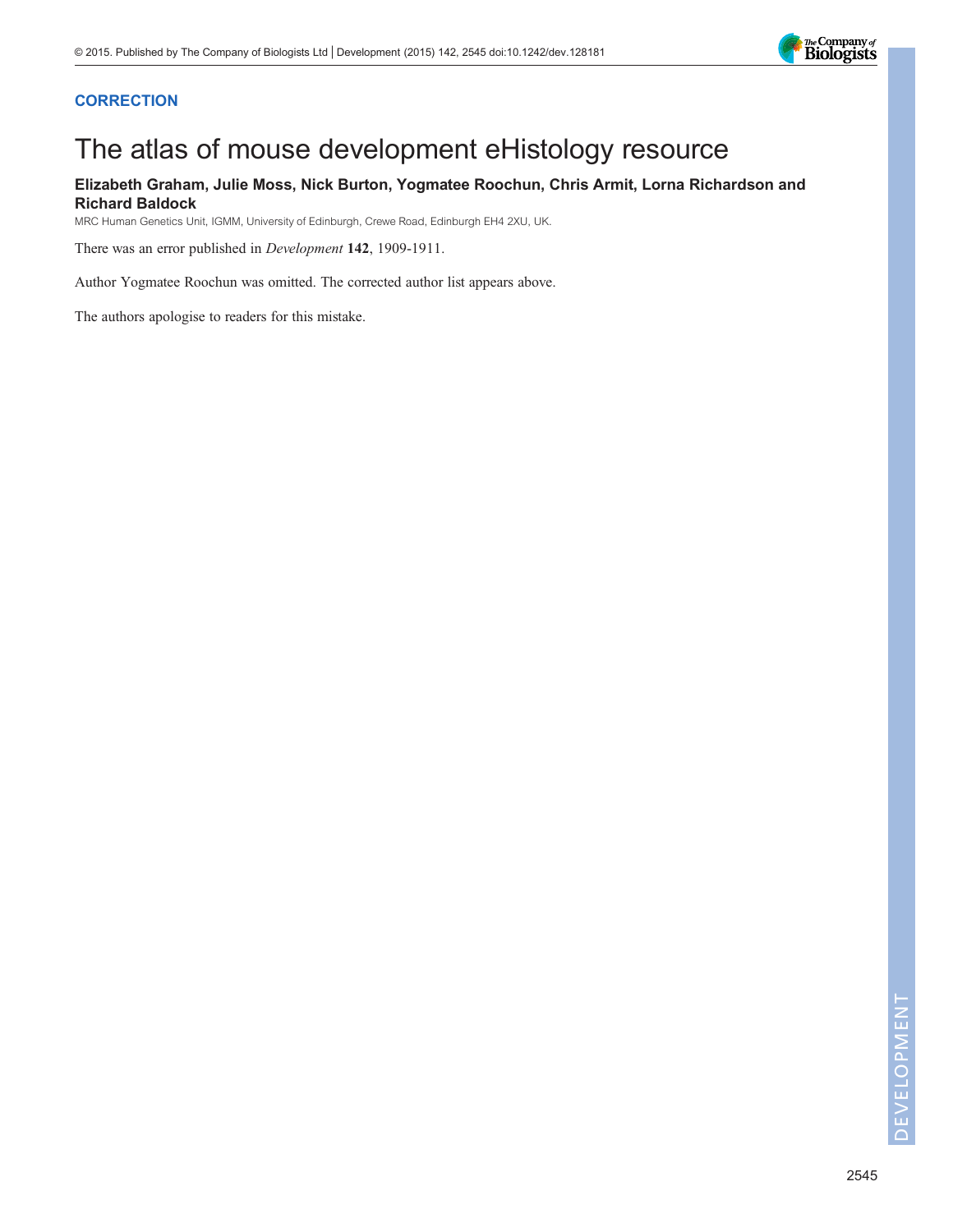### SPOTLIGHT

## The atlas of mouse development eHistology resource

Elizabeth Graham\*, Julie Moss\*, Nick Burton\*, Chris Armit, Lorna Richardson and Richard Baldock‡

#### ABSTRACT

The Atlas of Mouse Development by Professor Mathew Kaufman is an essential text for understanding mouse developmental anatomy. This definitive and authoritative atlas is still in production and is essential for any biologist working with the mouse embryo, although the last revision dates back to 1994. Here, we announce the eHistology online resource that provides free access to highresolution colour images digitized from the original histological sections (www.emouseatlas.org/emap/eHistology/index.php) used by Kaufman for the Atlas. The images are provided with the original annotations and plate numbering of the paper atlas and enable viewing the material to cellular resolution.

#### The atlas of mouse development

The Atlas of Mouse Development by Professor Mathew Kaufman [\(Kaufman, 1994](#page-3-0)) is the de facto standard atlas describing mouse developmental anatomy at the histological level. It set the standard for other atlases that followed and is unmatched in terms of authority and detail. It is an essential volume for all research into mammalian development and remains in high demand without revision since 1994. To build the breadth of understanding of mouse development required for this atlas, Kaufman amassed a major histological slide collection. This comprised multiple fully serial sectioned embryos per stage with the best matching Theiler's staging criteria selected for image capture. All the original histological slides stained with Haematoxylin and Eosin are carefully archived and indexed, and represent an untapped resource of new material. For each of the embryos selected for annotation, Kaufman chose a series of sections to be photographed, mounted on board and hand annotated using Letraset, then re-photographed to produce the figures reproduced in the printed volume. Fig. 1 shows an example of a plate that was never published. The Atlas has 980 section images with about 12,275 annotations – a truly painstaking process showing an uncompromising dedication to science.

When Academic Press (now an imprint of Elsevier) approached Kaufman to produce a revised edition, a user survey suggested it should include colour images, more coronal sections and an update of the text from 1994 to 2012. Without the original electronic version this was never going to be possible and with Kaufman's failing health an agreement was put in place that the original histological slides would be re-digitised in colour and at highresolution by the Edinburgh Mouse Atlas Group, and made freely available both to the community and to Elsevier for a revised and online edition. The open-access online images would have the same annotations as in the original book but no written content. The

‡ Author for correspondence (richard.baldock@igmm.ed.ac.uk)

Fig. 1. An example of the original artwork for the Atlas of Mouse Development. This plate was never published and shows the Letraset lines and numbers pasted on top of the printed photographs. The lines were added twice using both white and black.

revised edition would include all the original copyrighted material and would be available for purchase.

#### The eHistology resource

Here, we announce the web publication of the open access mouse embryo eHistology resource ([www.emouseatlas.org/emap/](http://www.emouseatlas.org/emap/eHistology/) [eHistology/\)](http://www.emouseatlas.org/emap/eHistology/). This delivers the new, re-digitised high-resolution images of the histology sections that were photographed for the original atlas, as a series of annotated 'zoom-viewer' images on the web. The images are organized with the same plate and image numbering of the original atlas and in addition to online access are freely available for download from the University of Edinburgh's DataShare resource with associated metadata. With each dataset the download includes:

- (1) Full-resolution jpeg format images, up to 35,000×55,000 pixels at 0.34 µm per pixel, enabling histological sections to be viewed at cellular resolution.
- (2) Details of the embryo, plate and image with respect to the original atlas.
- (3) A full list of Kaufman annotations, with their respective  $(x,y)$ coordinate locations within the given image.
- (4) EMAPA ontology IDs for each annotation and, where identified, a Wikipedia entry.
- (5) The URL of the specific image in the eHistology resource for linking and citation.

1909





MRC Human Genetics Unit, IGMM, University of Edinburgh, Crewe Road, Edinburgh EH4 2XU, UK.

URL:<http://www.emouseatlas.org/emap/eHistology/> \*Joint equal contribution to the resource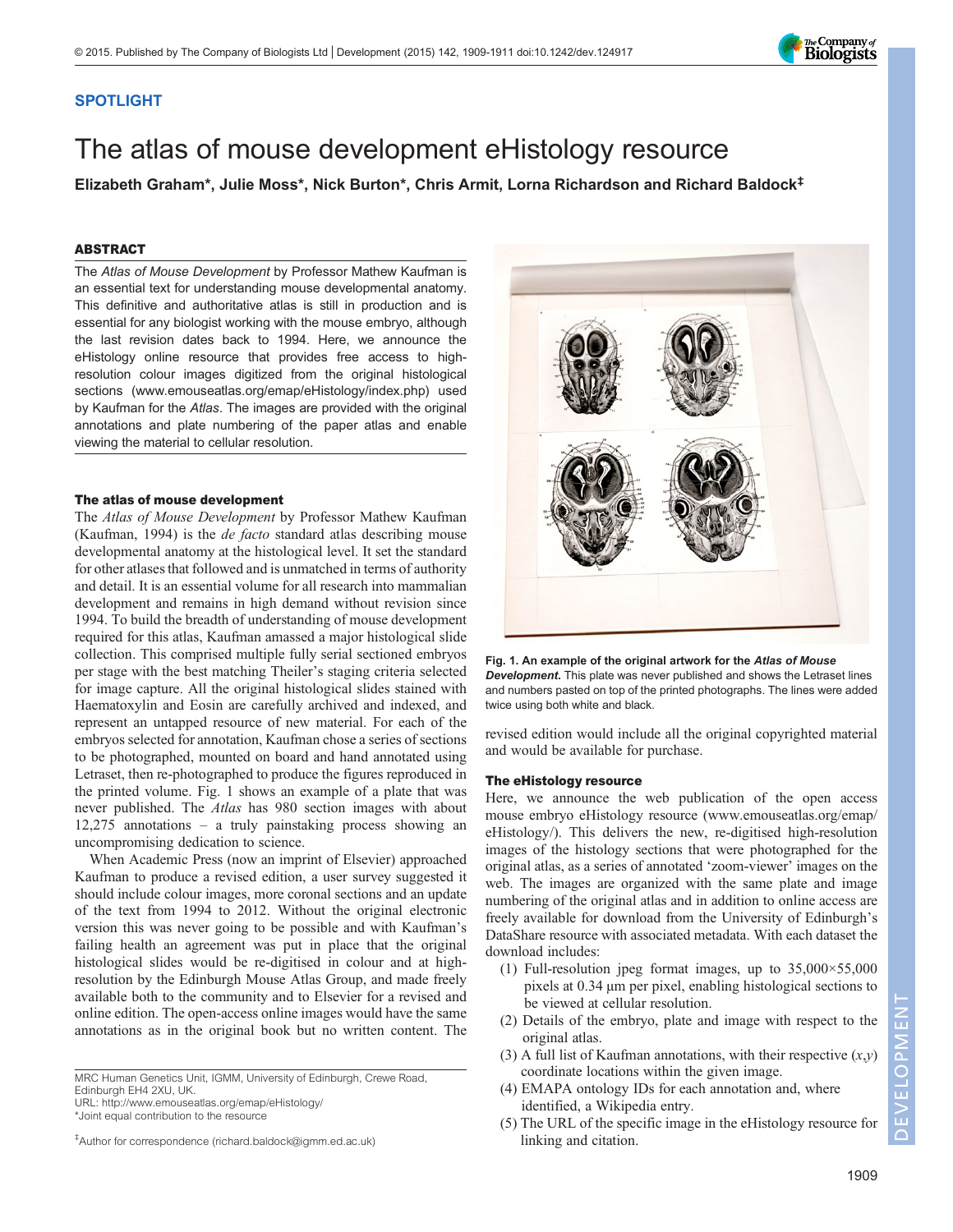The histological processing for the embryo sections is detailed in The Atlas of Mouse Development [\(Kaufman, 1994,](#page-3-0) p. 2). For the eHistology resource, we have re-digitised the sections using the Zeiss DotSlide slide scanner with a  $\times$ 20 objective to produce images with a pixel resolution of 0.34  $\mu$ m and in full colour. The images are converted using the VIPs image processing application [\(Martinez](#page-3-0) [and Cupitt, 2005\)](#page-3-0) to a pyramidal tiff format that are used by the Image Internet Protocol 3D server (IIP3D) [\(Husz et al., 2012\)](#page-3-0) coupled with a JavaScript user interface developed in-house. The interface will run in most web browsers, although, because of the non-standard behaviour of web browsers, it functions best in Firefox (support.mozilla.org/en-US/products/firefox), which is freely available for all operating systems.

Fig. 2 shows the eHistology viewer corresponding to Plate 40a, image d [\(Kaufman, 1994,](#page-3-0) p. 344) in the original atlas. The index on

**A** Main view

the right-hand side shows the annotations defined by Kaufman in the original; 'mouse-over' or selecting the term will show the location in the image of that structure. Similarly, putting the screen cursor over the image will cause the nearest annotations to be displayed. Selecting a term leaves the flag permanently visible and clicking on a term will provide access to other information and data, in particular the eMouseAtlas [\(Richardson et al., 2014\)](#page-3-0) and GXD/ MGI [\(Smith et al., 2014\)](#page-3-0) resources (queried using the EMAPA ID of that tissue) and the licenced material available from Elsevier. In addition, it is possible to inspect the image at high resolution and to make size measurements of any given structure.

The resource provides a simple index ([www.emouseatlas.org/](http://www.emouseatlas.org/emap/eHistology/index.php) [emap/eHistology/index.php](http://www.emouseatlas.org/emap/eHistology/index.php)) based on the plate and image letter of the original atlas that can be reset from any given view. This will be extended to include a search option for any annotation term and



Fig. 2. Screen shot of the eHistology viewer. (A) The main view window shows the new image at a resolution approximately as published in the paper Atlas. The sub-regions highlighted and redisplayed illustrate the resolution available using the online zoom capability. (B) The plate detail is made visible by clicking the 'i' information icon. (C) The image context menu allows alternate view modes, measurement and image download. (D) The annotation links are displayed by 'clicking' on an annotation flag in the image.